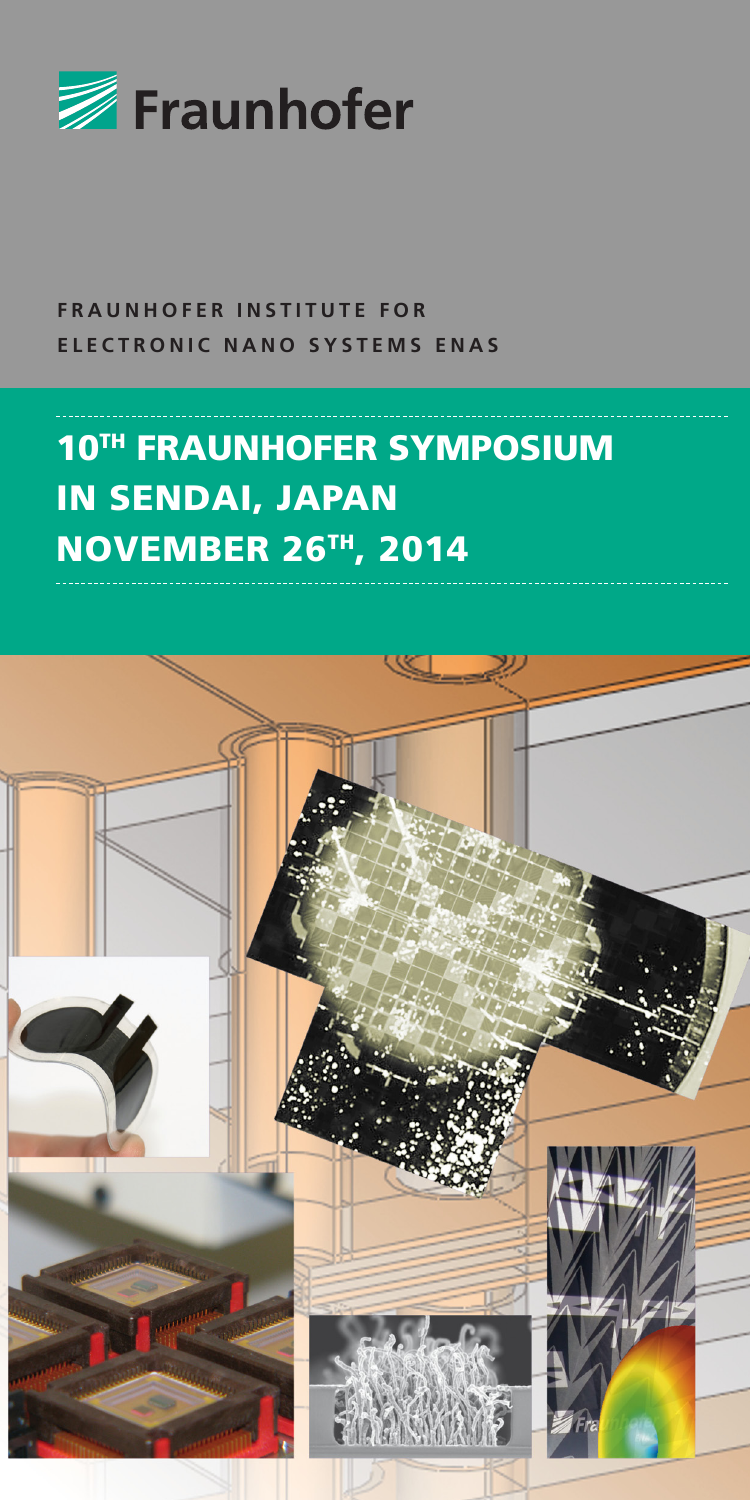## AGENDA

Smart systems are becoming more and more important in our daily life, e.g. in cars, efficient energy management, security applications, medical engineering, logistics and other applications. The 10<sup>th</sup> Fraunhofer Symposium addresses especially smart systems for a secure world.

| 09:30 a.m.   | welcome and introduction<br>Prof. Thomas Gessner (Director Fraunhofer<br>ENAS, Fraunhofer Project Center at Tohoku<br>University, Sendai)                                                                                                                                                               |
|--------------|---------------------------------------------------------------------------------------------------------------------------------------------------------------------------------------------------------------------------------------------------------------------------------------------------------|
| 09:40 a.m.   | greetings<br>Mr. Yukimoto Ito (Vice Mayor City of Sendai)<br>Prof. Susumu Satomi (President Tohoku<br>University)<br>Prof. Motoko Kotani (Executive Member of<br>Council for Science, Technology and Innovation<br>Japan; Director WPI-Advanced Institute for<br>Materials Research, Tohoku University) |
| $10:00$ a.m. | morning session                                                                                                                                                                                                                                                                                         |
| 12:50 p.m.   | lunch break                                                                                                                                                                                                                                                                                             |
| 14:00 p.m.   | afternoon session                                                                                                                                                                                                                                                                                       |
| 16:50 p.m.   | poster session                                                                                                                                                                                                                                                                                          |
| 18:00 p.m.   | reception                                                                                                                                                                                                                                                                                               |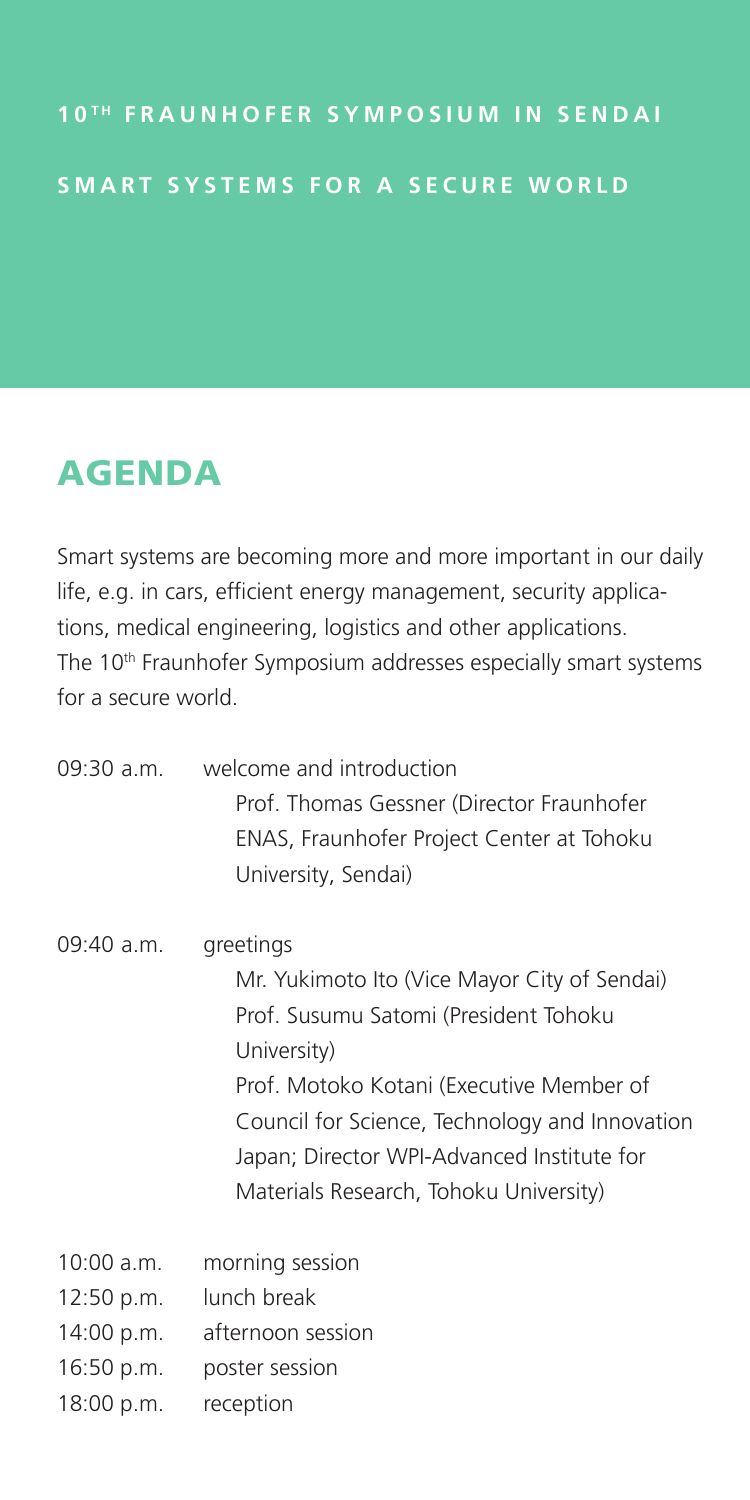| 10:00 a.m. | Keynote: Prof. Thomas Gessner (Fraunhofer ENAS;<br>Fraunhofer Project Center at Tohoku University, Sendai)<br><b>Smart Monitoring Systems</b>                                                                                                                     |
|------------|-------------------------------------------------------------------------------------------------------------------------------------------------------------------------------------------------------------------------------------------------------------------|
| 10:40 a.m. | Keynote: Prof. Masayoshi Esashi (Micro<br>Integration Center, Tohoku University; Fraunhofer<br>Project Center at Tohoku University, Sendai), Kentaro<br>Totsu (Micro Integration Center, Tohoku University)                                                       |
| 11:20 a.m. | <b>MEMS Open Collaboration in Tohoku University</b><br>Prof. Stefan Schulz (Fraunhofer ENAS); Dr. Knut<br><b>Gottfried (Fraunhofer ENAS)</b><br><b>Integration of Carbon Nanotubes in CNT-FETs</b><br>by using Wafer Level Approaches for High Fre-               |
| 11:50 a.m. | quency Analog Integrated Circuit Applications<br>Dr. Maik Wiemer (Fraunhofer ENAS)<br>Release of High Thermal Energy Generated by                                                                                                                                 |
| 12:20 p.m. | <b>Integrated Reactive Multilayer Systems</b><br>Prof. Masanori Muroyama (Micro Integration<br>Center, Tohoku University)<br>Microsystem Integration by MEMS and LSI Tech-<br>nologies for Smart and Secure Human Support<br><b>Robots and Other Applications</b> |
| 14:00 p.m. | Keynote: Prof. Klaus-Dieter Lang (Fraunhofer IZM)<br><b>Integration Technologies for Cyber Physical</b><br><b>Systems - Challenges and Solutions</b>                                                                                                              |
| 14:40 p.m. | Keynote: Prof. Arnold van Zyl (President Technische<br>Universität Chemnitz)<br>The Innovation Eco System in Chemnitz -                                                                                                                                           |
| 15:20 p.m. | Linking of Education, Research and Industry<br>Prof. Shuji Tanaka (Micro/Nano Education Center,<br>Tohoku University; Fraunhofer Project Center at Tohoku<br>University, Sendai)                                                                                  |
| 15:50 p.m. | <b>Advanced Piezoelectric Thin Films and Devices</b><br>Mr. Andreas Ostmann (Fraunhofer IZM)<br>Embedding Technology - Today's Status and<br><b>Future Applications</b>                                                                                           |
| 16:20 p.m. | Dr. Joerg Martin (Fraunhofer ENAS)<br>Sensor Integration for Structural Health Moni-<br>toring in Lightweight Structures                                                                                                                                          |